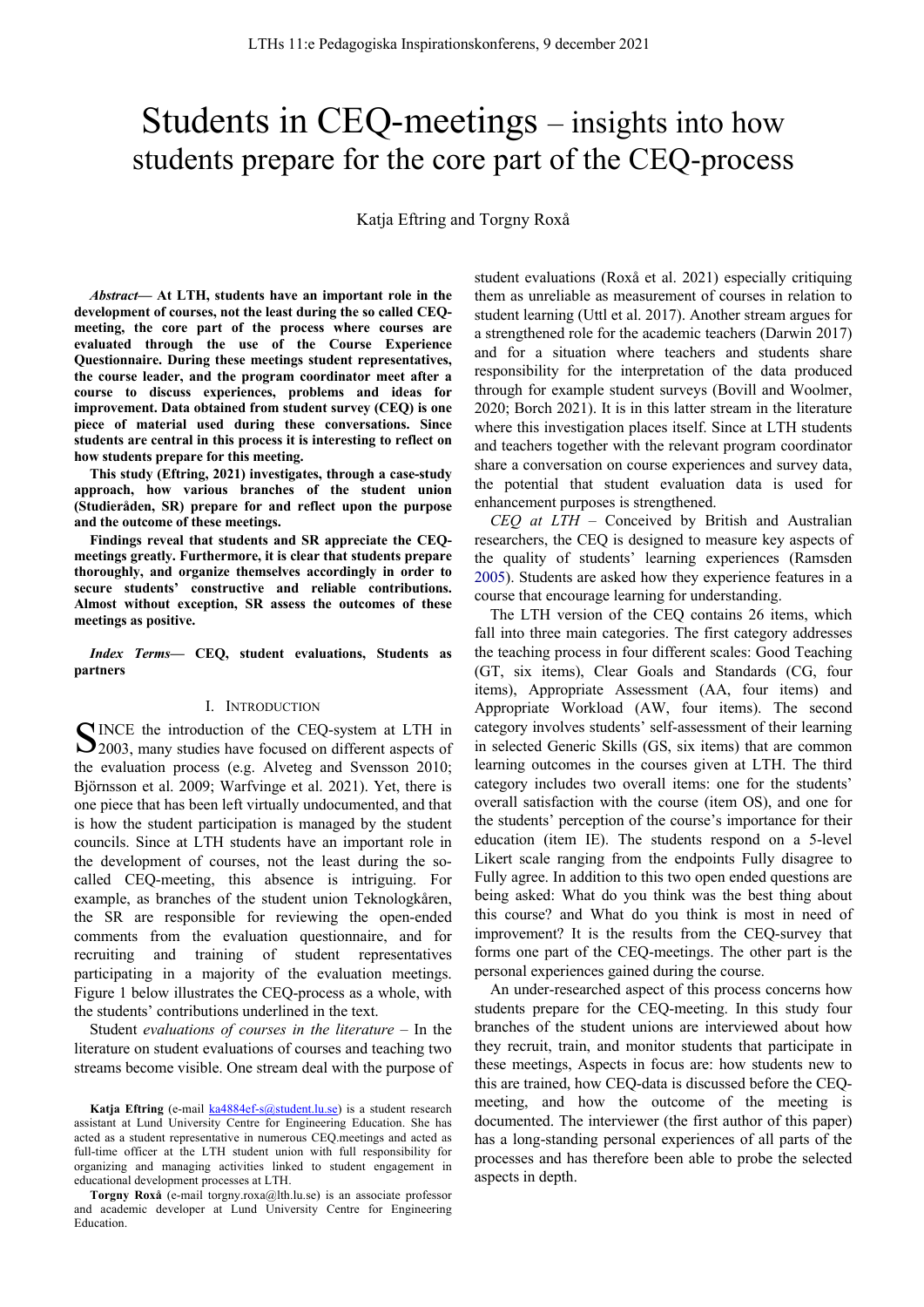

Figure 1. A simple summary of the CEQ-process at LTH. The students' involvement is indicated by underlined text. (Eftring, 2021)

## II. RESULT

*The CEQ-*meetings All student councils interviewed have established processes for preparing for the CEQ-meeting and managing the related administrative tasks. In general, the students' aim is to ensure that the opinions and feedback presented at the meeting is representative for the entire group of course participants and not just the students who attend the meeting. All student councils also report that they use the working report produced from the questionnaire results as their primary material for preparation. However, all councils also strive to ensure that at least one of the student representatives has participated in the most recent round of the course, so that more subjective experiences and specific issues also can be taken into account. In order to make the most of a meeting, or to strategize for an especially sensitive meeting, student representatives sometimes have a pre-meeting where it is decided how to approach the meeting and what topics are the most important to bring up.

During CEQ-meetings, students are normally offered a central role, i.e. it is common in the CEQ-meetings that the students are asked to lead the conversation. This arrangement improves the position of the students in a situation where the power relationships may otherwise be rather unequal. Often the meeting starts by students summarizing what they have prepared to put forward and then a discussion follows. Not only the results from the survey to students are discussed, but also other things are being brought to the table, things those present find relevant for the discussion. Sometimes the student council or the teacher has performed a sort of mid-course evaluation, the results from which can also be discussed at the CEQmeeting.

Answering rates are talked about frequently, since an important issue concerns how relevant various points of views are. It is not unusual that teachers argue against results from an evaluation in which the answering rate is low. However, the preparation by the student councils and the student representatives' first-hand experience of the course can often "fill in the gaps" and make up for a lacking answering rate. One could also note that teachers in other investigations report that even though the answering rate can be used to question the value of student evaluations, they also sometimes assign meaning to single comments, simply because they are useful and add to the quality of the course (Roxå and Bergström, 2013). Arguably, what is meaningful in these meetings is not to debate the validity of certain numbers but rather to use the material in order to reach a consensus on what could be improved or to identify things that should not be changed.

*General climate in the CEQ-meetings* At their best, the

meetings constitute a situation where all relevant stakeholders engage in constructive discussions and course development. The student councils interviewed do indeed describe most meetings as positive and constructive. Naturally, exceptions and variations do exist. Sometimes it is certain discussion topics that cause the atmosphere to become strained. Things might become too personal for the teacher, some things are hard to change, and sometimes the students are simply being questioned. Things can come into a deadlock where no progress is made, and no solutions are suggested. When the meetings concerning a specific course do not lead anywhere or repeatedly end in stalemate, the head of the student council may raise issues with the program coordinator outside the meetings or put things forward to the central organisation of the student union, and thereby move the discussion elsewhere.

## III. ABOUT THE STUDENT COUNCILS, DIFFERENCES AND SIMILARITIES

All student councils investigated by Eftring (2021) operate independently and have adopted slightly different organisational structures. In some, the head of the student council does most of the administrative work, from receiving the open-ended answers to the CEQ to writing summaries for the final/end report. In others, the work is divided between all members of the student council. Another difference is that some councils have more "temporary" course representatives, while others have permanent representatives for each year of the programme. It might be argued that the differences imply a risk of varying quality in the work of the student councils. However, it seems that it could be more of an adaptation to the different characteristics of the programmes and student guilds to which the student councils are linked. An example of an aspect that might require adaptation of this kind is the size of the programmes, as well as the ability of student councils to recruit members.

One key similarity between all student councils is that their perceptions of the purpose of the CEQ-meeting clearly align. The student councils generally describe the meetings as an opportunity to nuance the questionnaire results, to broaden the perspective and bring light to the more subjective experiences of the course participants. Moreover, the meeting is described as an opportunity to increase understanding between the different parties, and to discuss actual suggestions and changes that can improve the course for the next year.

## IV. CONCLUSIONS AND CONTEXT

Students at LTH are integral in the processing and interpretation of CEQ-results, and the student councils have well established routines to manage their part in the course